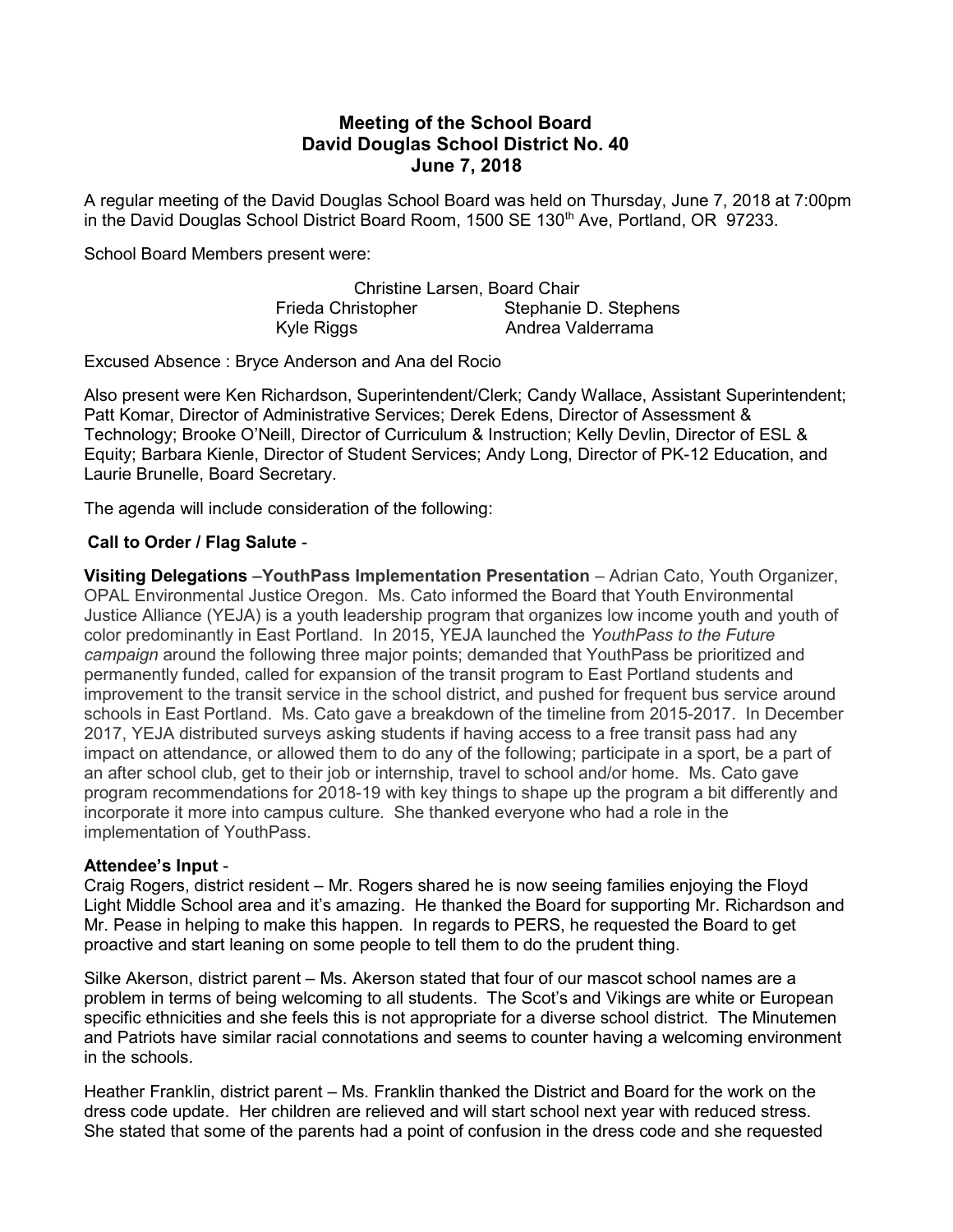Page 2 School Board Minutes June 7, 2018

clarification. Ms. Franklin asked the Board to seriously consider ending out of school suspensions and look at other models that have been successful.

Recess – Chair Larsen called for a recess for Adopting Budget, Making Appropriations and Levying Taxes for Fiscal Year 2018-19 which was facilitated by Patt Komar, Director of Administrative Services.

Resolution Adopting Budget, Making Appropriations and Levying Taxes for Fiscal Year 2018 – 19. Ms. Valderrama moved approval of Adopting Budget, Making Appropriations and Levying Taxes for Fiscal Year 2018-19, seconded by Mr. Riggs. The motion carried in a vote of 5-0. Mr. Riggs thanked Ms. Komar for all the work and stated that separately from the District, the budget is inadequate again. We have legislators who prioritize education but he does not believe them anymore because clearly it's not the case. Ms. Stephens stated that for those that were not at the Budget Committee meeting it was clear the District listened on some needed priorities including increasing health staff and counseling. She appreciates the investments we are able to make and hopes to increase public engagement in the budget process.

Superintendent's Report – Superintendent Mr. Richardson reported that it was very exciting to have 79 graduates walk across the stage at the Fir Ridge graduation and 580 for the high school. He took the opportunity to recognize the entire District and thanked all teachers, classified staff, counselors, cabinet, and administrators for having a hand in getting the students across the stage. He informed the Board of the Shu-Te performance on Monday, June 11<sup>th</sup> and said that every year there is an amazing performance. Mr. Richardson gave a follow-up on the 128th and Glisan project that has two crosswalks being built on each side of a pedestrian bridge. He said we are still engaged in the conversation but at this time there is no answer and no right or wrong, we just know that it's planned. Mr. Richardson said he had a request from Board member Ms. del Rocio to have a briefing around current disciplinary practices and procedures. We will have a presentation in our July 12th Board meeting to include this information. He reported that the May 22nd revenue forecast release shows the legislature is going to have more money to work with but the personal and corporate kicker will decrease the pot.

Mr. Richardson reminded the Board that our community college of record is MHCC but our students are choosing to go to PCC. A meeting is scheduled in June with both colleges to have a discussion on this issue and determine how we can work together. He reported that we had our preschool playground dedication at Mill Park Elementary School which was a fun and exciting activity, and a great addition to our community. Mr. Richardson informed the Board that the Early Learning Steering Committee began conversations about our early learning programs, alignment, investments, and how we'll continue moving forward. In September, Early Works and our Parents United group will be invited to give a presentation which will include a focus on family engagement.

Mr. Richardson recognized the staff who are retiring this year and thanked them for their loyalty, dedication, and all they've done for kids. He acknowledged Ms. Kienle who has served in the District for 32 years. He said she has been the Director of Student Services since 2004 and you will not find a bigger champion for all students who has the heart for underserved students. She is an advocate for all kids. Ms. Christopher said on behalf of the David Douglas Educational Foundation she thanked Ms. Kienle for all the work she has done with the kids fund and helping to kick off the Richard Cole family fund this year.

Financial Report – Ms. Komar reported that the General Fund's proposed budget was an estimated \$14.4 million and she is projecting the ending fund balance to be \$14.5 million. She said we will still be working through encumbrances through July and as we start closing out the year she will have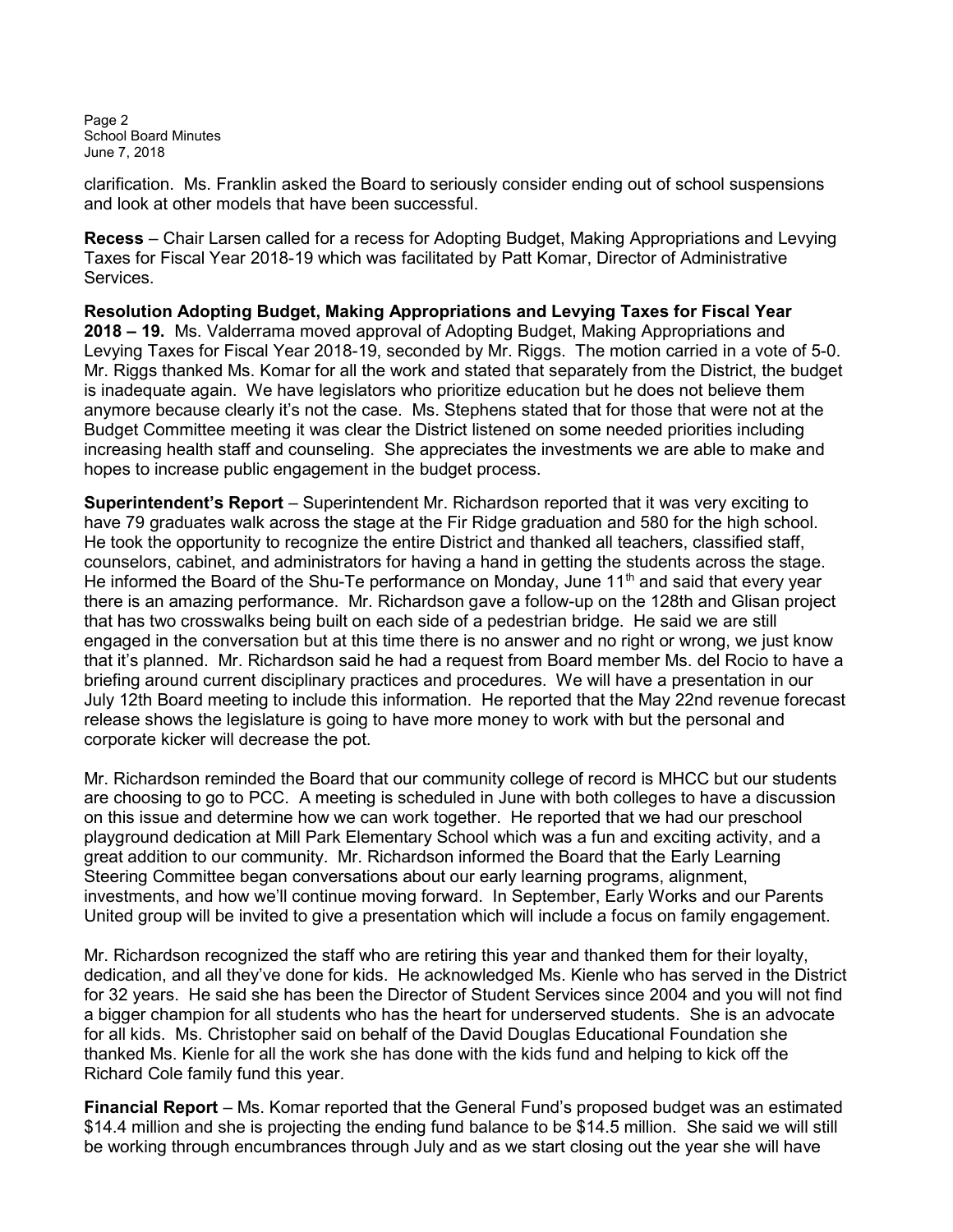Page 3 School Board Minutes June 7, 2018

updates for the Board. In the Capital Projects Fund, the Bond Oversight Committee recommended to use the funds to replace the Ventura Park boilers. We received one bid at over \$1.3 million so we tabled it for the summer and will go back out to bid in the fall. We are also looking at redirecting funds towards Alice Ott, but Ms. Komar would like to make that recommendation to the Bond Oversight Committee. The District Office renovation has begun and we may need to do a budget adjustment in July or August depending on how far they get. Mr. Richardson reported that the Yaws demolition could start in a couple of weeks.

Consent Agenda – Ms. Komar requested to pull the Purchasing Approval for Goodyman Distributing due to a minor protest. Legal Counsel recommended the Board approve this and delegate the resolution of the protest to the Superintendent or his Designee. Mr. Riggs moved approval of the amended Consent Agenda Items, seconded by Ms. Stephens. The motion carried in a vote of 5-0.

- Approval of May Board Meeting Minutes
- Approval of May Work Session Minutes
- Personnel Recommendations
- Approval of Alternative Education Programs for 2018-19
- Contract Approvals
- Resolution to Select a Workers' Compensation Insurance Carrier for the 2018/19 School Year
- Resolution to Increase Meal Prices for the 2018/19 School year
- Resolution to Select Student Accident Insurance Carrier for K-12 Students
- Resolution to Select a Property and Casualty Insurance Carrier for the 2018-19 School year
- Resolution Setting Tuition for School Year 2018-19
- IGA: Mutual Aid Omnibus Agreement Emergency Assistance 2018-19

Purchasing Approval for Goodyman Distributing - Mr. Riggs moved approval to delegate the resolution of the protest to the Superintendent or his Designee, seconded by Ms. Christopher. The motion carried in vote of 5-0.

Radon Update – Ms. Komar provided a summary report of the radon testing that's been completed in our schools and gave an update from prior reports. She gave a reminder that this information is on our District Website.

#### Committee Reports –

● Equity Committee - Mr. Riggs reported the Equity Committee meeting discussion that took place today was around building the Committee's background knowledge of practices and successes.

Second Reading: Board Policy – Mr. Riggs moved approval of the following policy, seconded by Ms. Stephens. The motion carried in a vote of 5-0.

- JEBA Early Entrance
- JFCG/JFCH/JFCI Use of Tobacco Products, Alcohol or Drugs or Inhalant Delivery Systems

#### Other Business / Future Agenda Items

Ms. Larsen reported that she attended the Fir Ridge and David Douglas High School graduations. She said it was a privilege to hand out diploma covers to all the kids. Almost all of them were happy, and it's nice to see all of our kids there and know this is our future. Both schools were well behaved and had really great student speakers. Ms. Larsen thanked the school staff who helped out with the graduations. Ms. Larsen proposed to eliminate the 2nd Board meeting in July and August so staff can take their vacations. She suggested the June 21st meeting be an Executive Session to discuss the Superintendent's Evaluation.

PERS Options – Ms. Komar provided the Board a PERS Options packet and informed them that there are several districts that are looking at going out for another PERS Bond. If we are interested,